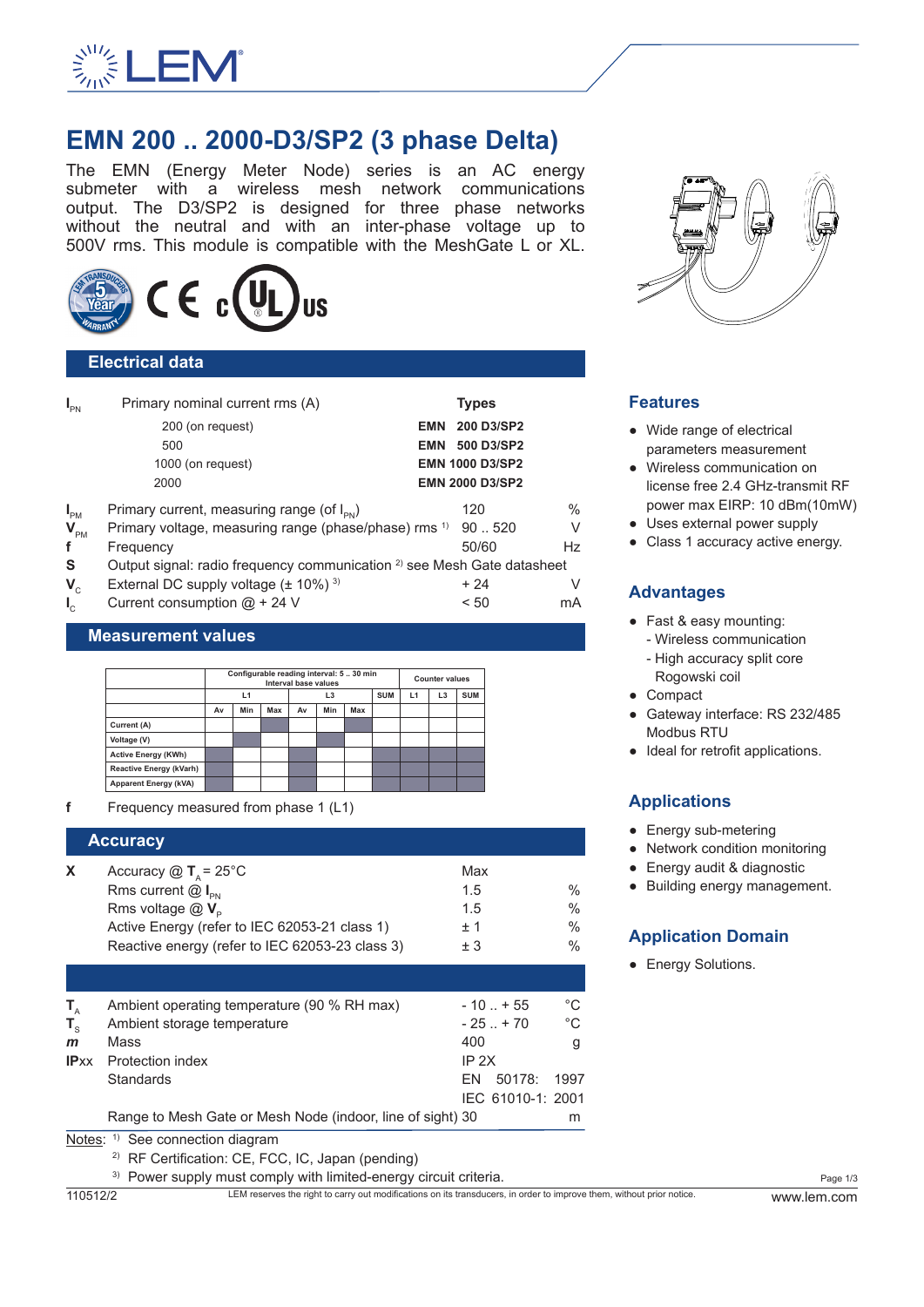

## **EMN 200 .. 2000-D3/SP2 (3 phase Delta)**

### **Isolation characteristics**

Isolation class I IEC 61010-1 cat III 300 Vrms



This device must be connected to earth (ground), use the green/yellow wire.

## **Safety**

CB test Certificate N° FR 588764 IEC System for mutual recognition of test certificates for electrical equipment (IECEE) CB Scheme



This transducer must be used in electric/electronic equipment with respect to applicable standards and safety requirements in accordance with the manufacturer's operating instructions.



Caution, risk of electrical shock: Do not remove any parts of the EMN - D3



For current sensor (Rogowski coil) mounting: make sure that the power cable on which the Rogowski coil will be attached is powered off.